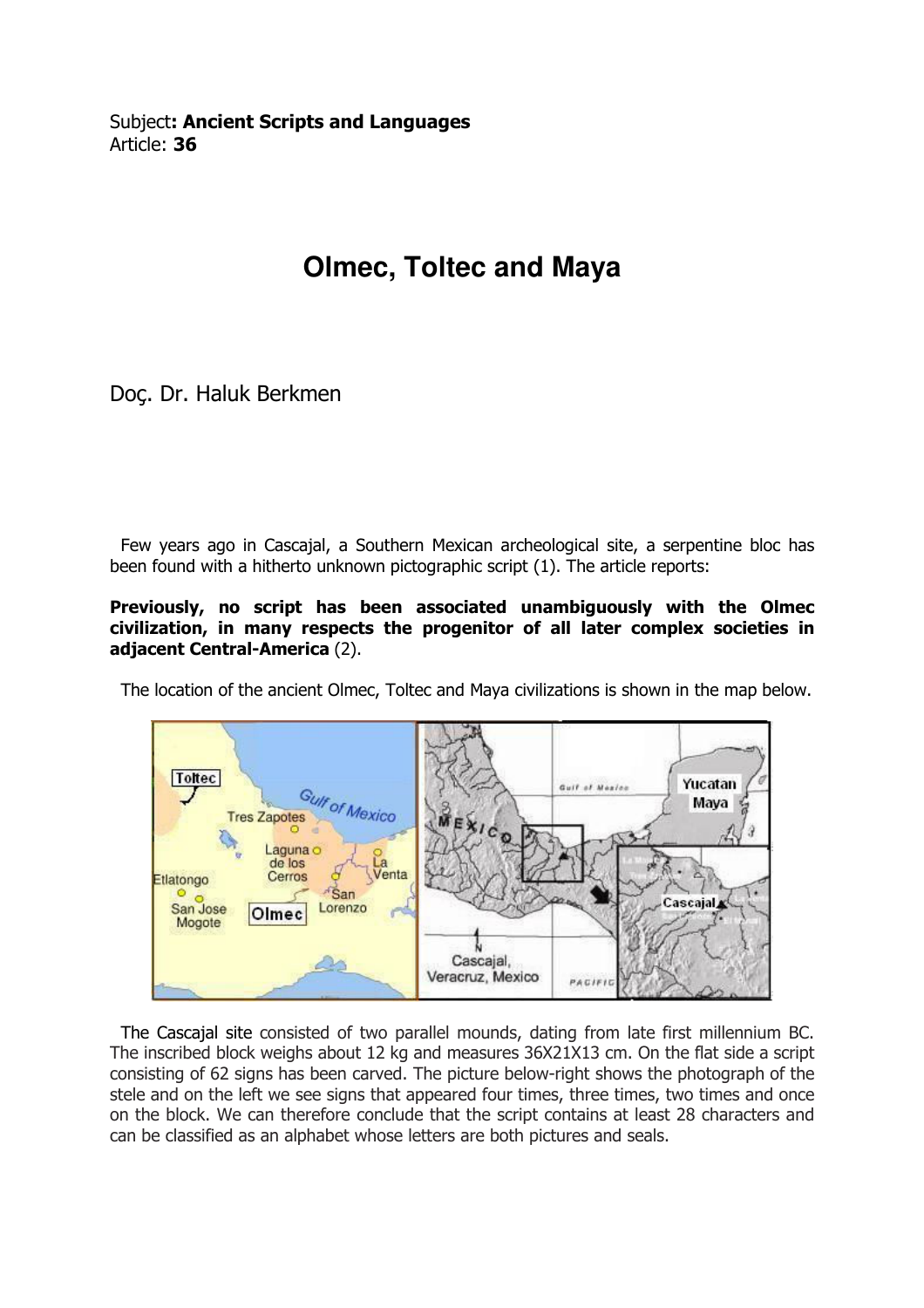

This alphabet is as old as the cuneiform Ugaritic alphabet (see Chapter 20, **The Ugaritic** Script). This can be ascertained from several artifacts found in the Cascajal site dated from 1200 BC up to 900 BC. The script had certainly a prior period of development and did not pop up suddenly. The Olmec alphabet contains some vegetal signs as well as some signs reminding the Central Asiatic seals, such as the ones numbered 10 and 26. The text is horizontal and contains groupings of long and short glyphs conforming to all expectations of writing. With such characteristics it can take its place among the world's first alphabets. But more specimens are needed for its decipherment (3).

 The nearby city Tula is accepted as the ancient site of the Toltec culture (see map above). Statues with feather headdresses found in Tula remind us the Central Asiatic shamans of Tuva. The similarity of Tula with Tuva and the pyramids built by the Toltecs are indications of their Asiatic origin (4).



**Toltec pyramid from Tula** 

**Toltec statues from Tula** 

**Shaman from Tuva** 

 No written tablet has been found in the Toltec land, but the Maya people living in Yucatan developed a complicated pictographic writing system. It is most probable that the Maya glyphs originated from the simpler Olmec writing system. The Maya writing system is much more complex and gave a lot of headache to the Mayan scholars. This transformation from simple to complicated signs reminds us what happened to the Sumerian script and to the early Chinese script (see Chapter 13, Evolution of Writing Systems).

 The Maya system contains several glyphs that stand for syllables and also many glyphs representing words. Therefore, this system is both syllabic as well as logographic. There are more than 1000 different glyphs in the Maya writing system. The Maya also mastered